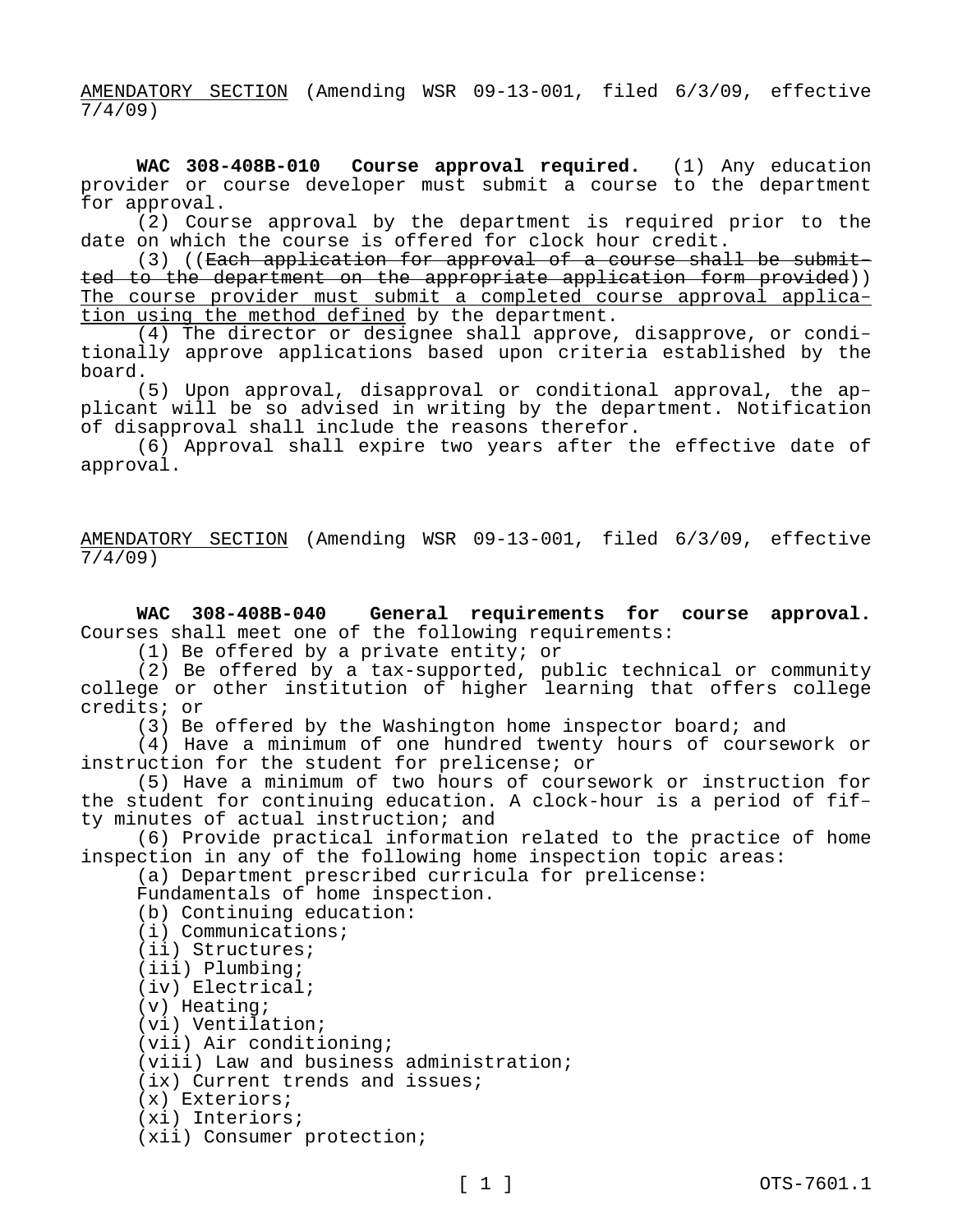(xiii) Report writing; ((and))

(xiv) Environmental conditions or hazardous materials;

(xv) Building science; and

(xvi) Risk management.

(7) Be under the supervision of an instructor, who shall, at a minimum, be available to respond to specific questions from students;

(8) The following types of courses will not be approved for clock hours:

(a) Mechanical office and business skills, such as, keyboarding, speed-reading, memory improvement, and grammar;

(b) Standardized software programs such as word processing, email, spreadsheets or data bases; an example: A course specific to the reporting system necessary to deliver a home inspection would be acceptable, but a course teaching how to use a computer would not be acceptable;

(c) Orientation courses for licensees, such as those offered by trade associations;

(d) Personal and sales motivation courses or sales meetings held in conjunction with a licensee's general business;

(e) Courses that are designed or developed to serve other professions, unless each component of the curriculum and content specifically shows how a home inspector licensee can utilize the information in the practice of home inspection;

(f) Personal finance, etiquette, or motivational type courses;

(g) Courses that are designed to promote or offer to sell specific products or services to home inspector licensees such as warranty programs, client/customer data base systems, software programs or other devices. Services or products can be offered during nonclock hour time, such as breaks or lunch time. Letterhead, logos, company names or other similar markings by itself, on course material are not considered promotional;

(h) Clock hours will not be awarded for any course time devoted to meals or transportation.

(9) Prelicense courses which are submitted for approval shall include a comprehensive examination(s) and answer key(s) of no fewer than two hundred questions, and a requirement of passing course grade of at least seventy percent; essay question examination keys shall identify the material to be tested and the points assigned for each question; an examination is not required for continuing education courses;

(10) Include textbook or instructional materials approved by the director, which shall be kept accurate and current;

(11) ((Not have a title which misleads the public as to the subject matter of the course;

(12))) The provider's course application shall identify learning objectives and demonstrate how these are related to the practice of home inspection.

AMENDATORY SECTION (Amending WSR 09-13-001, filed 6/3/09, effective 7/4/09)

**WAC 308-408B-060 Certificate of course completion.** Each education provider must issue a certificate of course completion within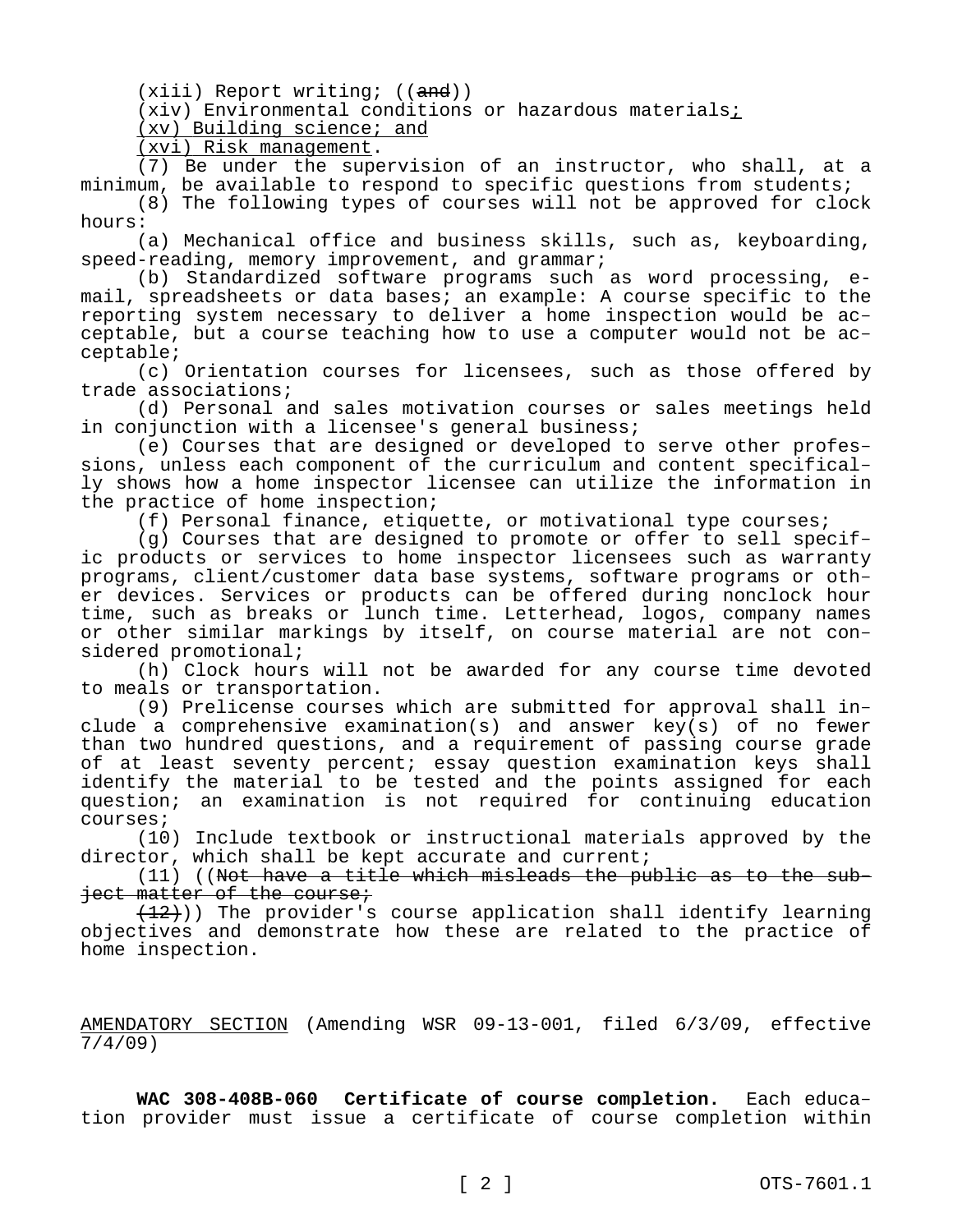thirty days to students who have satisfactorily completed the course requirements. The certificate shall include the following information:

- (1) Student's name;
- (2) ((School's)) Education provider's name;
- (3) The course commencement date and completion date;
- (4) Course title;
- (5) Clock hours for the course;
- (6) ((School administrator's)) Education provider's signature;
- (7) Course identification number issued by the department; and
- (8) ((<del>Instructor name; and</del>

 $(9)$ )) Completion of a required examination, if applicable.

AMENDATORY SECTION (Amending WSR 09-13-001, filed 6/3/09, effective 7/4/09)

**WAC 308-408B-070 Courses offered in a symposium or conference format.** (1) ((Approved schools)) Education providers offering courses in a symposium or conference format with two or more modules of independent instruction may issue certificates of course completion for fewer clock hours than approved by the department on their original course approval application; and

(2) Students must complete a minimum of two clock hours of instruction to receive clock hour credit.

AMENDATORY SECTION (Amending WSR 09-13-001, filed 6/3/09, effective 7/4/09)

**WAC 308-408B-080 Disciplinary action—Procedures—Investigation.**  (1) The department shall have the authority on its own motion or upon complaint made to it to investigate or audit any course to determine compliance with chapter 18.280 RCW and with the rules and regulations of this chapter.

(2) Complaints concerning approved courses should be made in writing to the department and contain the following information when appropriate:

(a) The complainant's name, address, and telephone number;

(b) ((School)) Education provider's name, address, and telephone number;

 $(c)$  ((<del>Instructor(s) name;</del>

 $(d)$ )) Nature of complaint and facts detailing dates of attendance, termination date, date of occurrence( $($ , names, addresses and positions of school officials contacted)), and any other pertinent information;

 $((\langle e \rangle))$  (d) An explanation of what efforts if any, have been taken to resolve the problem with the  $($  (sehool;

(f) Copies of pertinent documents, publications, and advertisements)) education provider.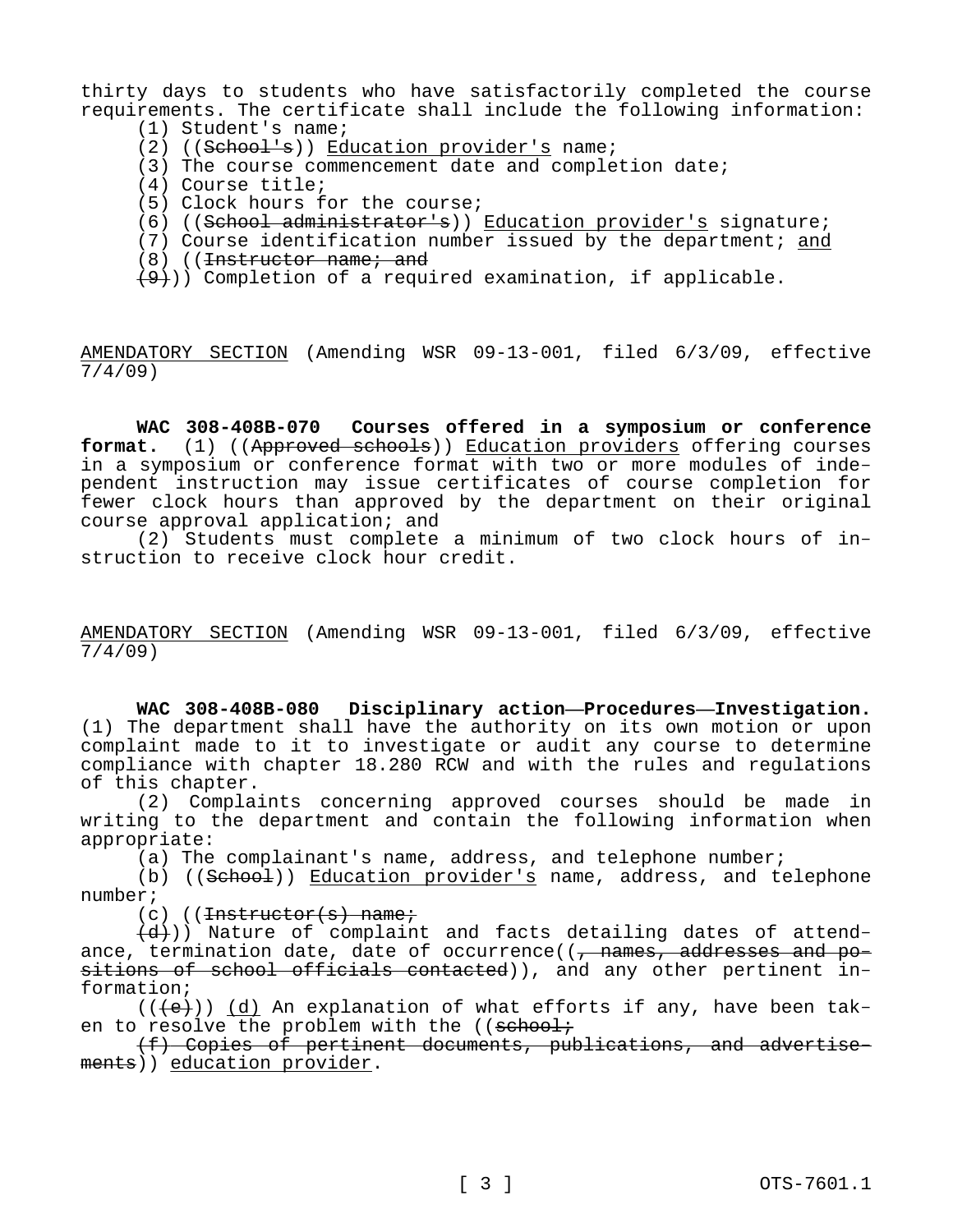AMENDATORY SECTION (Amending WSR 09-13-001, filed 6/3/09, effective 7/4/09)

**WAC 308-408B-090 Grounds for denial or withdrawal of course approval.** Course approval may be denied or withdrawn if ((the instructor or any owner, administrator or affiliated representative of a school, or a course provider or developer)) an education provider:

(1) Submits a false or incomplete course application or any other information required to be submitted to the department;

(2) Includes in its title the phrase "fundamentals of home inspection" if the course was not submitted for approval of clock hours pursuant to WAC 308-408B-020;

(3) ((If the title of the course misleads the public and/or licensees as to the subject matter of the course;

 $(4)$ )) If course materials are not updated within thirty days of the effective date of a change in the statute or rules;

 $((+5))$  (4) If course content or material changes are not submitted to the department for approval prior to the date of using the changed course content;

 $((+6))$  (5) Failed to meet the requirements under WAC 308-408B-040 and 308-408B-120;

 $((+7))$  (6) If a course or prescribed curriculum was approved through the mistake or inadvertence of the director.

AMENDATORY SECTION (Amending WSR 09-13-001, filed 6/3/09, effective 7/4/09)

WAC 308-408B-110 Record retention. (1) Each ((school)) education provider shall maintain for a minimum of ((five)) two years each student's record;

(2) A "student record" shall include:

(a) The name, address, and telephone number of the ((school)) education provider;

(b) Full name, address, and telephone number of the student;

(c) Beginning and ending dates of attendance;

(d) Clock hour courses completed and examination results.

(3) Each ((school)) education provider shall provide a copy of a student's record to the student or the department upon request.

AMENDATORY SECTION (Amending WSR 09-13-001, filed 6/3/09, effective 7/4/09)

**WAC 308-408B-120 Distance education delivery method approval required.** Applicants are required to submit an application for each separate distance education delivery method for which they propose to offer approved courses for clock hours. When submitting a distance education delivery method application, the following minimum criteria must be provided by the applicant:

(1) Specify the course learning objectives for each learning unit and clearly demonstrate that the learning objectives cover the subject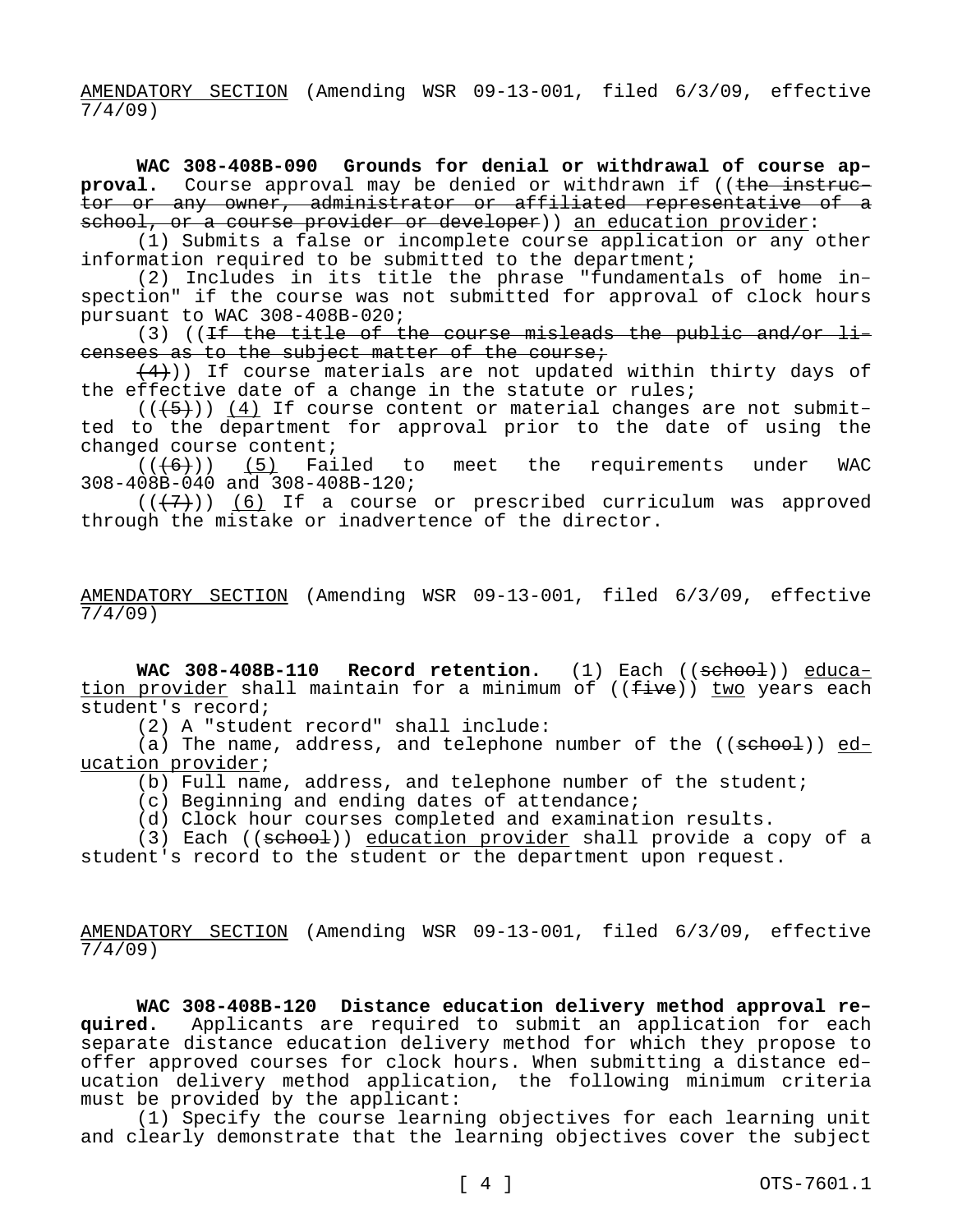matter and how these relate to the practice of home inspection. Objectives must be specific to ensure that all content is covered adequately to ensure mastery;

(2) Demonstrate how mastery of the material is provided by:

(a) Dividing the material into major learning units, each of which divides the material into modules of instruction;

(b) Specifying learning objectives for each learning unit or module of instruction. Learning objectives must be comprehensive enough to ensure that if all the objectives are met, the entire content of the course will be mastered;

(c) Specifying an objective, quantitative criterion for mastering, used for each learning objective and provide a structured learning method designed to enable students to attain each objective.

(3) Demonstrate that the course includes the same or reasonably similar informational content as a course that would otherwise qualify for the requisite number of clock hours of classroom-based instruction and how the provider will know that the student completed the required number of clock hours;

(4) Describe consistent and regular interactive events appropriate to the delivery method. The interactive elements must be designed to promote student involvement in the learning process, and must directly support the student's achievement of the course learning objectives. The application must identify the interactive events included in the course and specify how the interactive events contribute to achievement of the stated learning objectives;

(5) Demonstrate how the course provides a mechanism of individual remediation to correct any deficiencies identified during the instruction and assessment process;

(6) Measure, at regular intervals, the student's progress toward completion of the master requirement for each learning unit or module. In the case of computer-based instruction, the course software must include automatic shutdown after a period of inactivity;

(7) Demonstrate that instructors are available to answer questions regarding course content at reasonable times and by reasonable means, including in-person contact, individual and conference telephone calls, e-mail and fax;

(8) Demonstrate how reasonable security will be provided to ensure that the student who receives credit for the course is the student who enrolled in and completed the course. Both the ((approved school)) education provider and the student must certify in writing that the student has completed the course, and the required number of clock hours;

(9) Provide a complete description of any hardware, software, or other technology to be used by the provider and needed by the student to effectively engage in the delivery and completion of the course material and an assessment of the availability and adequacy of the equipment, software or other technologies to the achievement of the course's instructional claims;

(10) Provide an orientation session ((with the instructor or an affiliated representative of an approved school)). Mechanisms must be clearly in place which allow students an early orientation to discuss course specifics;

(11) Demonstrate how the provider determined the number of clock hours requested in the distance education delivery method approval application; and

(12) Provide with each distance education delivery method approval application a copy of a course evaluation form. The provider must